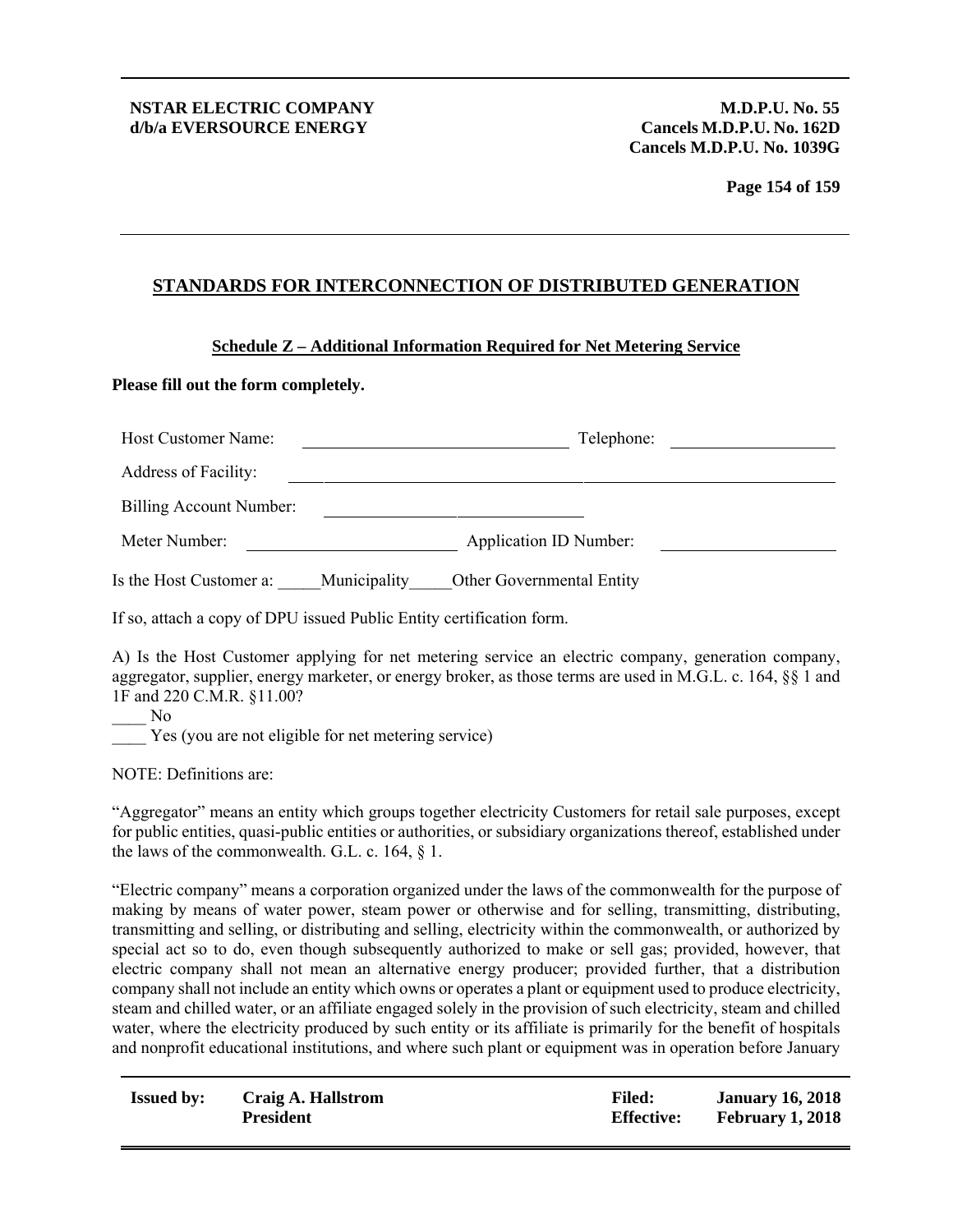**Cancels M.D.P.U. No. 1039G** 

## **STANDARDS FOR INTERCONNECTION OF DISTRIBUTED GENERATION**

1, 1986; and provided further, that electric company shall not mean a corporation only transmitting and selling, or only transmitting, electricity unless such corporation is affiliated with an electric company organized under the laws of the commonwealth for the purpose of distributing and selling, or distributing only, electricity within the commonwealth. G.L. c. 164, § 1.

"Generation company" means a company engaged in the business of producing, manufacturing or generating electricity or related services or products, including but not limited to, renewable energy generation attributes for retail sale to the public. G.L. c. 164, § 1.

"Host Customer" means a Customer with a Class I, II, or II Net Metering Facility that generates electricity on the Customer's side of the meter.

"Nameplate Capacity" means, for the purposes of calculating net metering capacity only, the nominal capacity of a system that reflects normal operating conditions, and not maximum operating conditions.

"Supplier" means any supplier of generation service to retail Customers, including power marketers, brokers and marketing affiliates of distribution companies, except that no electric company shall be considered a supplier. G.L. c. 164, § 1.

For the terms "energy marketer" and "energy broker," please use the definition for "Electricity Broker," which means an entity, including but not limited to an Aggregator, which facilitates or otherwise arranges for the purchase and sale of electricity and related services to Retail Customers, but does not sell electricity. Public Aggregators shall not be considered Electricity Brokers. 220 C.M.R. 11.02.

B) If applying for Net Metering as an Agricultural Net Metering Facility, please answer the following questions:

1) Is the Agricultural Net Metering Facility operated as part of an agricultural business?

\_\_\_\_ Yes

\_\_\_\_ No (the facility is not eligible for Net Metering as an Agricultural Net Metering Facility)

2) Has the Commissioner of the Department of Agriculture recognized the business as an agricultural business?

\_\_\_\_ Yes \_\_\_\_ No

| <b>Issued by:</b> | Craig A. Hallstrom |
|-------------------|--------------------|
|                   | <b>President</b>   |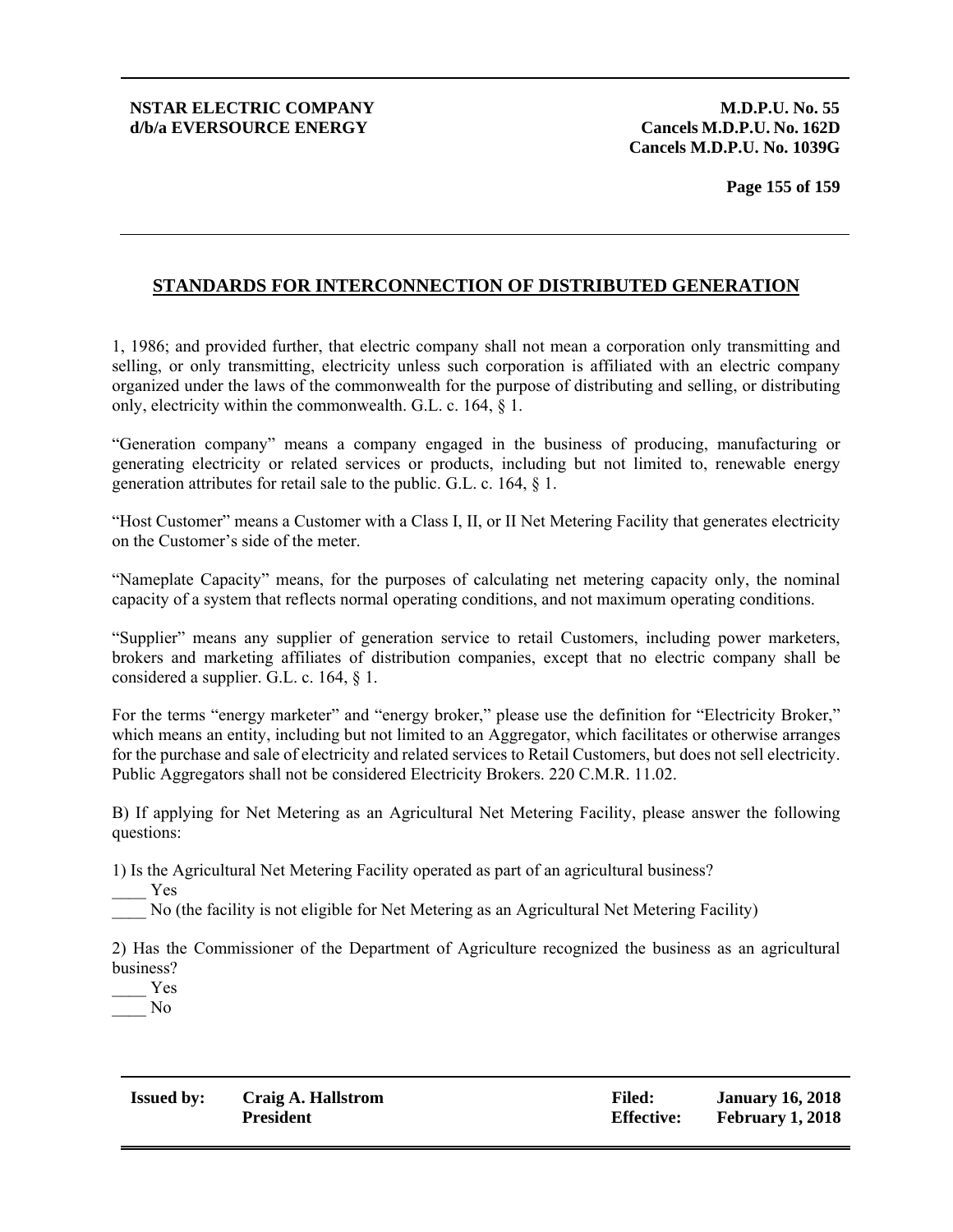**Cancels M.D.P.U. No. 1039G** 

## **STANDARDS FOR INTERCONNECTION OF DISTRIBUTED GENERATION**

3) Is the Agricultural Net Metering Facility located on land owned or controlled by the agricultural business mentioned in Item B.1 above?

\_\_\_\_ Yes

\_\_\_\_ No (the facility is not eligible for Net Metering as an Agricultural Net Metering Facility)

4) Is the energy from the Agricultural Net Metering Facility used to provide electricity to metered accounts of the agricultural business mentioned in Item B.1 above?

\_\_\_\_ Yes

\_\_\_\_ No (the facility is not eligible for Net Metering as an Agricultural Net Metering Facility)

C) If applying for neighborhood net metering, please answer the following questions:

1) Are all participants served by the same distribution company? \_\_\_\_Yes \_\_\_\_No

2) Are all participants served by the same ISO-NE load zone?  $\frac{V}{V}$   $\frac{V}{V}$   $\frac{V}{V}$ 

3) Do all participants reside in the same municipality?  $Y \stackrel{\frown}{\text{es}}$  No

NOTE: If any of the answers to the questions in Item C are no, then the facility is ineligible for neighborhood net metering unless granted an exception by the Department of Public Utilities under 220 C.M.R. §18.09(6).

D) Please indicate how the Host Customer will report to the Company the amount of electricity generated by the net metering facility. The information is due twice each year: (1) by January 31 for the prior year's generation; (2) by September 30 for the year-to-date generation:

Provide the Company access to their ISO-NE GIS account

Provide the Company access to their metering or inverter data

Provide the Company with a report in writing of the generation by January 31 and again on September 30 each year

E) For any Billing Period in which the Host Customer earns Net Metering Credits, please indicate how the Distribution Company will apply them:

\_\_\_\_\_ Apply all of the Net Metering Credits to the account of the Host Customer (Skip Items F and G)

\_\_\_\_\_ Allocate all the Net Metering Credits to the accounts of eligible Customers (Class I and II Net Metering Facilities skip Item F)

Both apply a portion of the Net Metering Credits to the Host Customer's account and allocate a portion to the accounts of eligible Customers (Class I and II Net Metering Facilities skip Item F)

| <b>Issued by:</b> | Craig A. Hallstrom | <b>Filed:</b>     | <b>January 16, 2018</b> |
|-------------------|--------------------|-------------------|-------------------------|
|                   | <b>President</b>   | <b>Effective:</b> | <b>February 1, 2018</b> |
|                   |                    |                   |                         |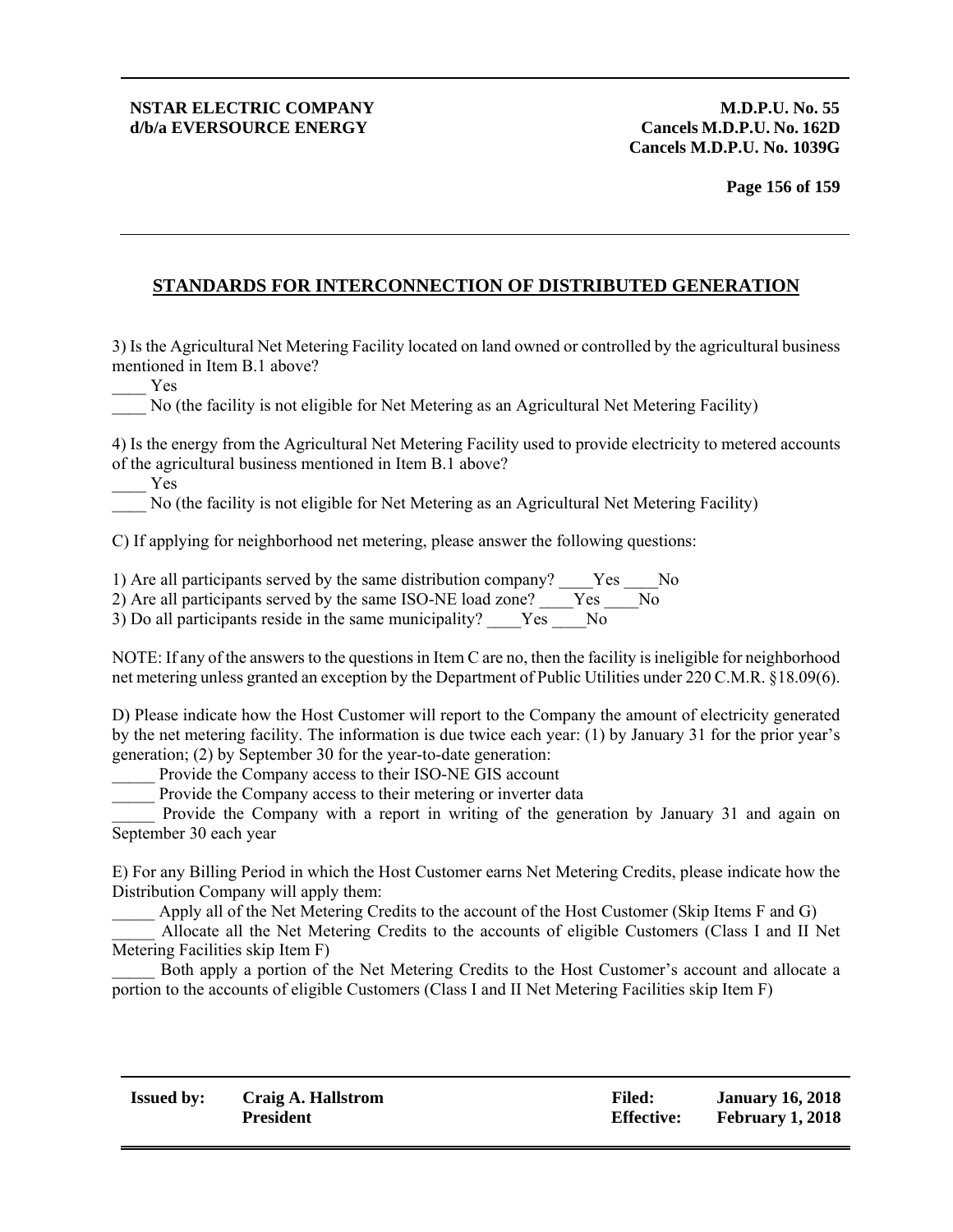**Cancels M.D.P.U. No. 1039G** 

**Page 157 of 159**

## **STANDARDS FOR INTERCONNECTION OF DISTRIBUTED GENERATION**

F) If the Host Customer has a Class III Net Metering Facility, please indicate below the range that best represents the number of eligible Customer accounts to which Net Metering Credits would be allocated. Alternatively, please complete Item G. This information will allow the Company to exercise its option to purchase Net Metering Credits from the Host Customer rather than allocating such credits.

The Company will notify the Host Customer within 30 days of the filing of Schedule Z whether it will allocate or purchase Net Metering Credits. If the Company elects to purchase Net Metering Credits, the Company will render payment by issuing a check to the Host Customer each Billing Period, unless otherwise agreed in writing by the Host Customer and Company. If the Company elects to allocate Net Metering Credits, the Host Customer must complete Item G and submit the revised Schedule Z to the Company.

Allocate Net Metering Credits to fewer than 50 eligible Customer accounts (Skip Item G) Allocate Net Metering Credits to 100 or fewer eligible Customer accounts (Skip Item G) Allocate Net Metering Credits to more than 100 eligible Customer accounts (Skip Item G)

G) Please state the total percentage of Net Metering Credits to be allocated.

\_\_\_\_% Amount of the Net Metering Credit being allocated. The total amount of Net Metering Credits being allocated shall not exceed 100 %. Any remaining percentage will be applied to the Host Customer's account.

Please identify each eligible Customer account to which the Host Customer is allocating Net Metering Credits by providing the following information (attach additional pages as needed):

NOTE: If a designated Customer account closes, the allocated percentage will revert to the Host Customer's account, unless otherwise mutually agreed in writing by the Host Customer and the Company.

| Customer Name:                           |                                                 |                   |                         |
|------------------------------------------|-------------------------------------------------|-------------------|-------------------------|
| Service Address:                         |                                                 |                   |                         |
| Billing Account Number:                  |                                                 |                   |                         |
|                                          | If public entity, DPU Public Classification ID: |                   |                         |
| Amount of Net Metering Credit Allocated: |                                                 | $\%$              |                         |
|                                          |                                                 |                   |                         |
|                                          |                                                 |                   |                         |
|                                          |                                                 |                   |                         |
| <b>Issued by:</b>                        | Craig A. Hallstrom                              | <b>Filed:</b>     | <b>January 16, 2018</b> |
|                                          | <b>President</b>                                | <b>Effective:</b> | <b>February 1, 2018</b> |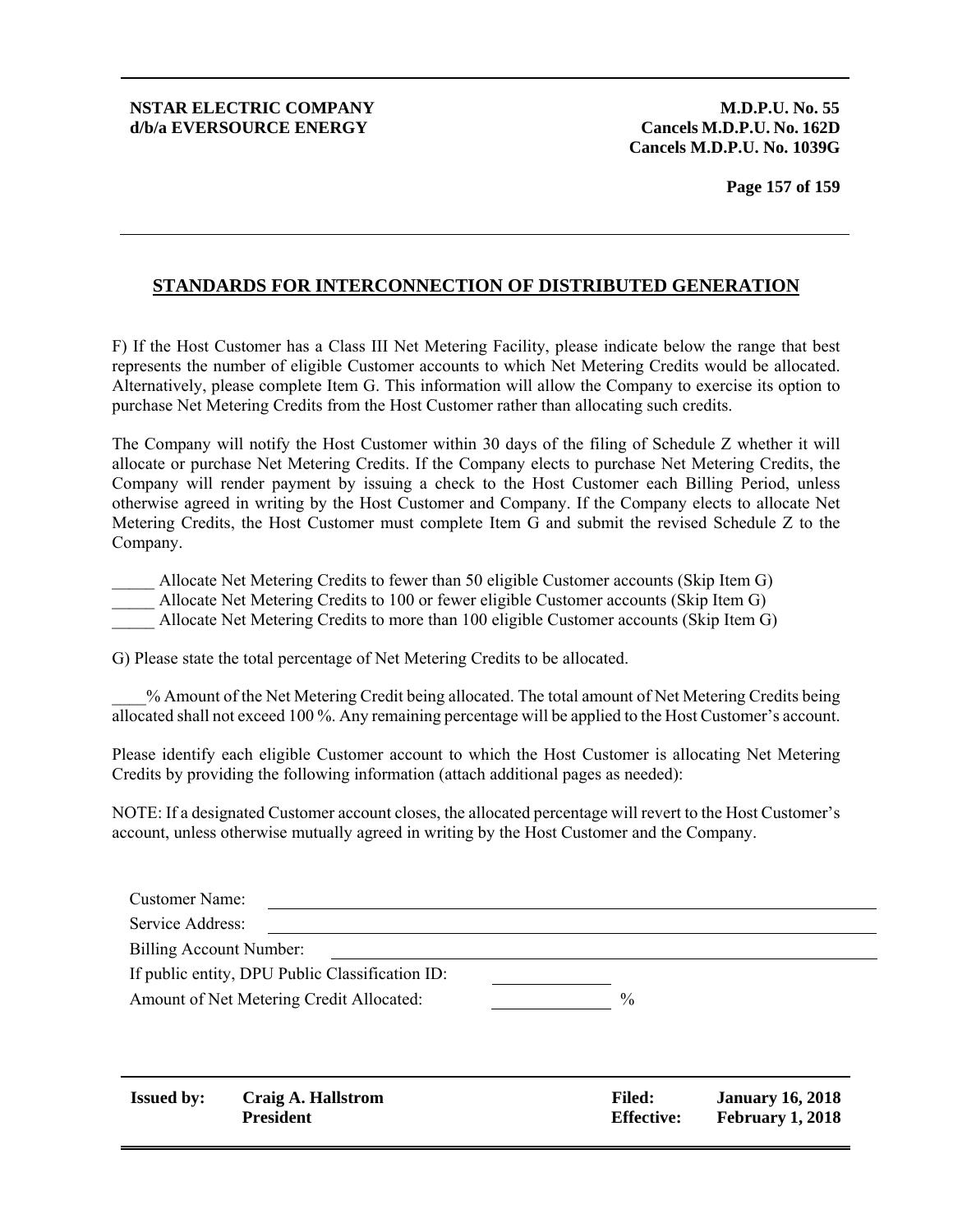**Cancels M.D.P.U. No. 1039G** 

**Page 158 of 159**

# **STANDARDS FOR INTERCONNECTION OF DISTRIBUTED GENERATION**

| <b>Customer Name:</b>                    |                                                       |                                    |                                             |
|------------------------------------------|-------------------------------------------------------|------------------------------------|---------------------------------------------|
| Service Address:                         |                                                       |                                    |                                             |
| <b>Billing Account Number:</b>           |                                                       |                                    |                                             |
|                                          | If public entity, DPU Public Classification ID:       |                                    |                                             |
|                                          | Amount of Net Metering Credit Allocated:              | $\frac{0}{0}$                      |                                             |
|                                          |                                                       |                                    |                                             |
| <b>Customer Name:</b>                    | <u> 1980 - Johann Stein, fransk politik (f. 1980)</u> |                                    |                                             |
| Service Address:                         |                                                       |                                    |                                             |
| <b>Billing Account Number:</b>           |                                                       |                                    |                                             |
|                                          | If public entity, DPU Public Classification ID:       |                                    |                                             |
|                                          | Amount of Net Metering Credit Allocated:              | $\frac{0}{0}$                      |                                             |
| <b>Customer Name:</b>                    |                                                       |                                    |                                             |
| Service Address:                         |                                                       |                                    |                                             |
| <b>Billing Account Number:</b>           |                                                       |                                    |                                             |
|                                          | If public entity, DPU Public Classification ID:       |                                    |                                             |
| Amount of Net Metering Credit Allocated: |                                                       | $\frac{0}{0}$                      |                                             |
|                                          |                                                       |                                    |                                             |
| <b>Customer Name:</b>                    |                                                       |                                    |                                             |
| Service Address:                         |                                                       |                                    |                                             |
| <b>Billing Account Number:</b>           |                                                       |                                    |                                             |
|                                          | If public entity, DPU Public Classification ID:       |                                    |                                             |
| Amount of Net Metering Credit Allocated: |                                                       | $\frac{0}{0}$                      |                                             |
| <b>Customer Name:</b>                    |                                                       |                                    |                                             |
| Service Address:                         |                                                       |                                    |                                             |
| <b>Billing Account Number:</b>           |                                                       |                                    |                                             |
|                                          | If public entity, DPU Public Classification ID:       |                                    |                                             |
|                                          |                                                       |                                    |                                             |
| <b>Issued by:</b>                        | <b>Craig A. Hallstrom</b><br><b>President</b>         | <b>Filed:</b><br><b>Effective:</b> | <b>January 16, 2018</b><br>February 1, 2018 |